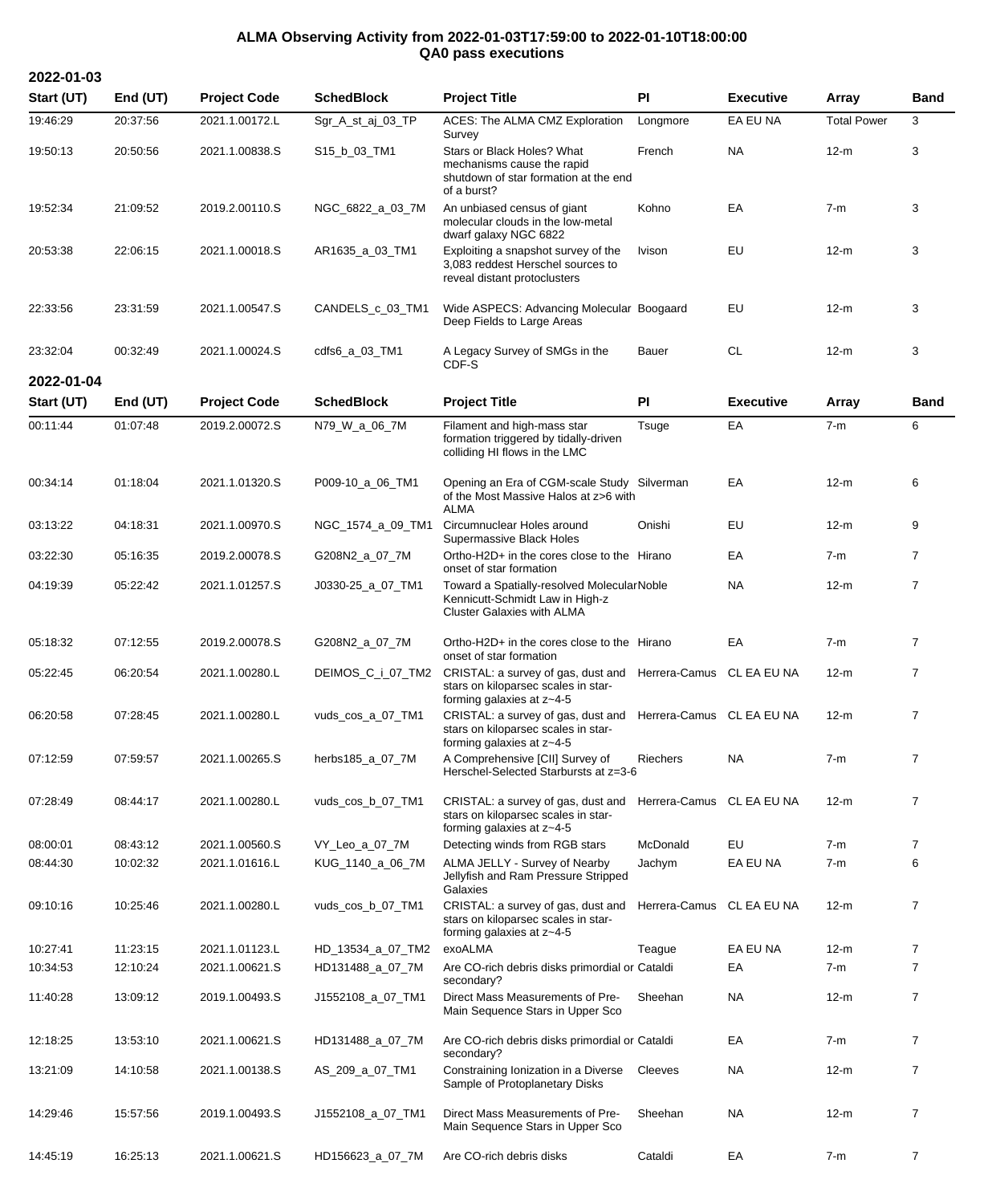|            |          |                     |                   | primordial or secondary?                                                                                                                               |                |                  |                    |      |
|------------|----------|---------------------|-------------------|--------------------------------------------------------------------------------------------------------------------------------------------------------|----------------|------------------|--------------------|------|
| 16:09:14   | 17:15:54 | 2021.1.01320.S      | P308-21_a_06_TM1  | Opening an Era of CGM-scale Study Silverman<br>of the Most Massive Halos at z>6 with                                                                   |                | EA               | $12-m$             | 6    |
| 16:59:33   | 18:11:53 | 2021.1.00172.L      | Sgr_A_st_y_03_TP  | ALMA<br>ACES: The ALMA CMZ Exploration<br>Survey                                                                                                       | Longmore       | EA EU NA         | <b>Total Power</b> | 3    |
| 17:30:26   | 18:38:32 | 2021.1.01364.S      | Leonard_b_03_TM1  | Spatiochemically Profiling the Inner<br>Coma of C/2021 A1 (Leonard)                                                                                    | Drozdovskaya   | EU               | $12-m$             | 3    |
| 17:49:01   | 19:16:55 | 2021.1.00273.S      | NGC_7027_a_06_7M  | AGB spiral-shell patterns in post-AGB Kim<br>sources                                                                                                   |                | EA               | 7-m                | 6    |
| 18:19:47   | 19:32:01 | 2021.1.00172.L      | Sgr_A_st_y_03_TP  | ACES: The ALMA CMZ Exploration<br>Survey                                                                                                               | Longmore       | EA EU NA         | <b>Total Power</b> | 3    |
| 18:40:05   | 19:32:20 | 2021.1.01320.S      | J2318-30_a_06_TM1 | Opening an Era of CGM-scale Study Silverman<br>of the Most Massive Halos at z>6 with<br><b>ALMA</b>                                                    |                | EA               | $12-m$             | 6    |
| 19:32:23   | 20:57:13 | 2021.1.01364.S      | Leonard c_06_TM1  | Spatiochemically Profiling the Inner<br>Coma of C/2021 A1 (Leonard)                                                                                    | Drozdovskaya   | EU               | $12-m$             | 6    |
| 21:21:03   | 22:04:11 | 2021.1.00658.T      | GRB22010_b_03_TM1 | Gamma-ray Burst Physics with ALMA: Laskar<br>Direct Implications for the Explosions<br>and Progenitors                                                 |                | EU               | $12-m$             | 3    |
| 21:50:11   | 23:21:41 | 2021.1.00999.S      | M33_al_06_7M      | A Complete Molecular Gas Map of<br>M33 with the ACA                                                                                                    | Koch           | NA.              | $7-m$              | 6    |
| 22:07:09   | 22:50:04 | 2021.1.00658.T      | GRB22010_b_03_TM1 | Gamma-ray Burst Physics with ALMA: Laskar<br>Direct Implications for the Explosions<br>and Progenitors                                                 |                | EU               | $12-m$             | 3    |
| 22:50:07   | 23:07:16 | 2021.1.01676.S      | ALESS075_a_06_TM1 | A CO census of high-redshift<br>submillimetre galaxies in ECDFS                                                                                        | Thomson        | EU               | $12-m$             | 6    |
| 23:08:03   | 00:06:23 | 2021.1.00547.S      | CANDELS_c_03_TM1  | Wide ASPECS: Advancing Molecular Boogaard<br>Deep Fields to Large Areas                                                                                |                | EU               | $12-m$             | 3    |
| 23:22:18   | 00:47:21 | 2021.1.01644.S      | NGC1097_a_06_7M   | Probing the Excitation and the Mass- García-<br>Luminosity Conversion Factor of the Rodríguez<br>Dense, Star Forming Gas Across<br><b>Galaxy Disks</b> |                | EU               | $7-m$              | 6    |
| 23:42:15   | 00:52:13 | 2021.1.01099.S      | TMC1_a_03_TP      | Revealing the Physical Properties of Nakamura<br>Fibers in the TMC-1 Filament                                                                          |                | EA               | <b>Total Power</b> | 3    |
| 2022-01-05 |          |                     |                   |                                                                                                                                                        |                |                  |                    |      |
|            |          |                     |                   |                                                                                                                                                        |                |                  |                    |      |
| Start (UT) | End (UT) | <b>Project Code</b> | <b>SchedBlock</b> | <b>Project Title</b>                                                                                                                                   | PI             | <b>Executive</b> | <b>Array</b>       | Band |
| 00:06:27   | 00:23:12 | 2021.1.01676.S      | ALESS007_a_06_TM1 | A CO census of high-redshift<br>submillimetre galaxies in ECDFS                                                                                        | Thomson        | EU               | $12-m$             | 6    |
| 00:23:15   | 01:13:42 | 2021.1.01676.S      | ALESS075_a_07_TM1 | A CO census of high-redshift<br>submillimetre galaxies in ECDFS                                                                                        | Thomson        | EU               | $12-m$             | 7    |
| 00:47:28   | 01:38:38 | 2019.2.00072.S      | N79_E_a_06_7M     | Filament and high-mass star<br>formation triggered by tidally-driven<br>colliding HI flows in the LMC                                                  | Tsuge          | EA               | $7-m$              | 6    |
| 01:44:13   | 02:51:30 | 2021.1.00536.S      | L1527_a_06_TM1    | Role of ambipolar diffusion in disk                                                                                                                    | Yen            | EA               | $12-m$             | 6    |
| 01:46:30   | 02:40:23 | 2021.1.00490.S      | N79_E_ot_a_06_7M  | formation around protostars<br>Filament and high-mass star<br>formation triggered by tidally-driven<br>colliding HI flows in the LMC                   | Tsuge          | EA               | 7-m                | 6    |
| 01:56:58   | 02:58:54 | 2021.1.00490.S      | N44_N_a_06_TP     | Filament and high-mass star<br>formation triggered by tidally-driven<br>colliding HI flows in the LMC                                                  | Tsuge          | EA               | <b>Total Power</b> | 6    |
| 03:06:00   | 04:17:50 | 2021.1.00367.S      | 30_Dorad_m_06_7M  | ACA Mapping of the Largest<br>Supergiant HII Region in the Nearby                                                                                      | <b>Bolatto</b> | NA.              | $7-m$              | 6    |
| 03:07:26   | 04:14:11 | 2021.1.00536.S      | L1527_a_06_TM1    | Universe: 30 Doradus<br>Role of ambipolar diffusion in disk                                                                                            | Yen            | EA               | $12-m$             | 6    |
| 03:21:10   | 04:18:31 | 2021.1.00490.S      | N44_N_a_06_TP     | formation around protostars<br>Filament and high-mass star<br>formation triggered by tidally-driven<br>colliding HI flows in the LMC                   | Tsuge          | EA               | <b>Total Power</b> | 6    |
| 04:14:13   | 04:31:21 | 2021.1.01676.S      | ALESS075_a_06_TM1 | A CO census of high-redshift                                                                                                                           | Thomson        | EU               | $12-m$             | 6    |
| 04:17:54   | 05:34:19 | 2021.1.00367.S      | 30_Dorad_e_06_7M  | submillimetre galaxies in ECDFS<br>ACA Mapping of the Largest<br>Supergiant HII Region in the Nearby                                                   | <b>Bolatto</b> | <b>NA</b>        | 7-m                | 6    |
| 04:18:34   | 05:18:05 | 2021.1.00490.S      | N79_E_ot_a_06_TP  | Universe: 30 Doradus<br>Filament and high-mass star<br>formation triggered by tidally-driven<br>colliding HI flows in the LMC                          | Tsuge          | EA               | <b>Total Power</b> | 6    |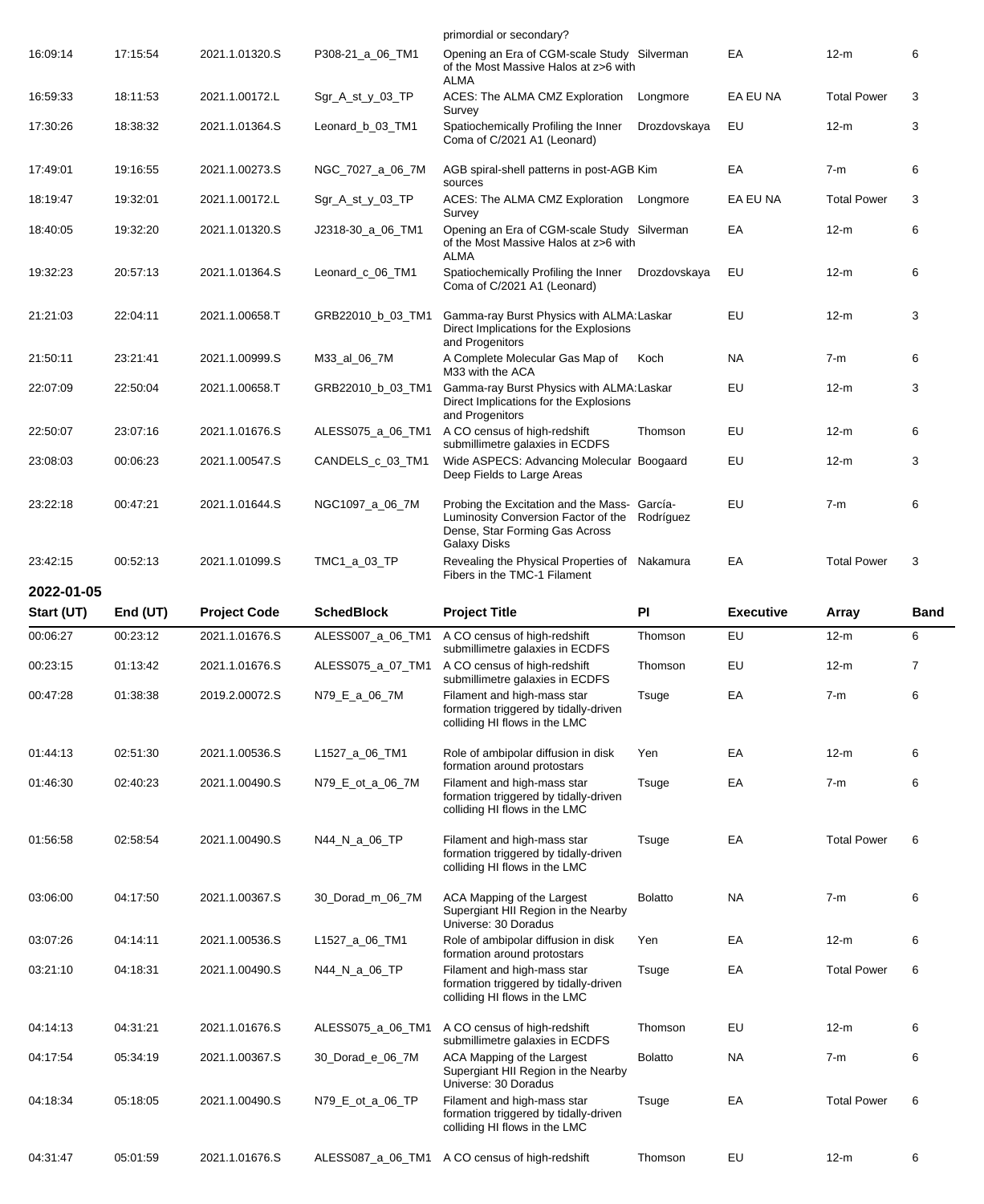|          |          |                |                    | submillimetre galaxies in ECDFS                                                                                                   |                |           |                    |   |
|----------|----------|----------------|--------------------|-----------------------------------------------------------------------------------------------------------------------------------|----------------|-----------|--------------------|---|
| 05:10:03 | 06:03:37 | 2021.1.01123.L | HD34282_c_07_TM2   | exoALMA                                                                                                                           | Teague         | EA EU NA  | $12-m$             | 7 |
| 05:18:08 | 06:18:56 | 2019.2.00044.S | 30_Dorad_b_06_TP   | ACA Mapping of the Largest<br>Supergiant HII Region in the Nearby<br>Universe: 30 Doradus                                         | <b>Bolatto</b> | NA        | <b>Total Power</b> | 6 |
| 05:34:23 | 07:03:48 | 2021.1.01295.S | IC_2560_a_06_7M    | Chasing molecular outflows in local<br>Seyferts with the deepest ACA CO<br>observations                                           | Venturi        | <b>CL</b> | $7-m$              | 6 |
| 06:06:27 | 06:55:55 | 2021.1.00099.S | SN2005lr_a_06_TM1  | ALMA Carbon Monoxide Supernova Michaowski<br>(ACOS) survey: testing the single-star<br>and binary models of type Ic<br>supernovae |                | EU        | $12-m$             | 6 |
| 06:19:00 | 07:19:26 | 2021.1.00199.S | NGC3384_a_03_TP    | Systematically Measuring CO<br><b>Emission of Double-Barred Galaxies</b>                                                          | Wu             | EA        | <b>Total Power</b> | 3 |
| 07:12:13 | 08:37:04 | 2021.1.00668.S | J0842+12_a_08_TM1  | The golden ratio: OIII-to-CII ratio<br>census in SFR-selected sample                                                              | Bakx           | EA        | $12-m$             | 8 |
| 07:19:44 | 08:33:50 | 2021.1.01616.L | KUG_1140_a_06_7M   | ALMA JELLY - Survey of Nearby<br>Jellyfish and Ram Pressure Stripped<br>Galaxies                                                  | Jachym         | EA EU NA  | $7-m$              | 6 |
| 07:42:48 | 09:04:55 | 2021.1.00783.S | NGC4945_a_06_TP    | The Molecular Wind of NGC4945                                                                                                     | <b>Bolatto</b> | <b>NA</b> | <b>Total Power</b> | 6 |
| 08:33:54 | 09:53:43 | 2021.1.01616.L | KUG1140+_a_06_7M   | ALMA JELLY - Survey of Nearby<br>Jellyfish and Ram Pressure Stripped<br>Galaxies                                                  | Jachym         | EA EU NA  | $7-m$              | 6 |
| 08:37:07 | 09:58:12 | 2021.1.00738.S | HD100546_a_07_TM1  | Evaporating ices in planet-forming<br>disks                                                                                       | <b>Booth</b>   | EU        | $12-m$             | 7 |
| 09:08:49 | 10:30:58 | 2021.1.00783.S | NGC4945_a_06_TP    | The Molecular Wind of NGC4945                                                                                                     | <b>Bolatto</b> | <b>NA</b> | <b>Total Power</b> | 6 |
| 09:53:46 | 11:28:53 | 2021.1.00621.S | HD131488_a_07_7M   | Are CO-rich debris disks primordial or Cataldi<br>secondary?                                                                      |                | EA        | $7-m$              | 7 |
| 09:58:16 | 11:10:48 | 2021.1.00738.S | HD100546_b_07_TM1  | Evaporating ices in planet-forming<br>disks                                                                                       | Booth          | EU        | $12-m$             | 7 |
| 10:31:51 | 11:54:02 | 2021.1.00783.S | NGC4945_a_06_TP    | The Molecular Wind of NGC4945                                                                                                     | <b>Bolatto</b> | NA.       | <b>Total Power</b> | 6 |
| 11:29:04 | 12:57:39 | 2019.1.00493.S | J1552108_a_07_TM1  | Direct Mass Measurements of Pre-<br>Main Sequence Stars in Upper Sco                                                              | Sheehan        | <b>NA</b> | $12-m$             | 7 |
| 11:36:27 | 12:58:05 | 2021.1.01616.L | GMP3016_a_06_7M    | ALMA JELLY - Survey of Nearby<br>Jellyfish and Ram Pressure Stripped<br>Galaxies                                                  | Jachym         | EA EU NA  | $7-m$              | 6 |
| 12:13:36 | 13:35:47 | 2021.1.00783.S | NGC4945_a_06_TP    | The Molecular Wind of NGC4945                                                                                                     | <b>Bolatto</b> | NA        | <b>Total Power</b> | 6 |
| 13:06:41 | 13:50:04 | 2021.1.00099.S | SN2009gd_a_06_TM1  | ALMA Carbon Monoxide Supernova<br>(ACOS) survey: testing the single-star<br>and binary models of type Ic<br>supernovae            | Michaowski     | EU        | $12-m$             | 6 |
| 13:40:21 | 14:53:19 | 2021.1.00172.L | Sgr_A_st_y_03_TP   | ACES: The ALMA CMZ Exploration    Longmore<br>Survey                                                                              |                | EA EU NA  | <b>Total Power</b> | 3 |
| 13:53:21 | 14:38:11 | 2021.1.00473.S | Sz_65_a_06_TM1     | A Chemistry Survey of Protoplanetary Long<br><b>Disks in Binary Systems</b>                                                       |                | NA        | $12-m$             | 6 |
| 14:16:11 | 15:07:15 | 2021.1.01216.S | 2MASS_J1_b_06_7M   | Infall in Class II Disks: A Chemical<br>Fountain of Youth?                                                                        | Huang          | NA        | $7-m$              | 6 |
| 14:41:48 | 16:09:23 | 2019.1.00493.S | J1552108_a_07_TM1  | Direct Mass Measurements of Pre-<br>Main Sequence Stars in Upper Sco                                                              | Sheehan        | NA        | $12-m$             | 7 |
| 15:08:44 | 16:31:47 | 2021.1.00172.L | Sgr_A_st_ao_03_TP  | ACES: The ALMA CMZ Exploration<br>Survey                                                                                          | Longmore       | EA EU NA  | <b>Total Power</b> | 3 |
| 15:15:46 | 16:18:34 | 2021.1.01216.S | 2MASS_J1_a_06_7M   | Infall in Class II Disks: A Chemical<br>Fountain of Youth?                                                                        | Huang          | <b>NA</b> | $7-m$              | 6 |
| 16:18:42 | 17:42:10 | 2021.1.00379.S | AG351.57_a_06_7M   | Unveiling the distribution of the<br>cosmic-rays ionization rate with ALMA                                                        | Sabatini       | CL        | $7-m$              | 6 |
| 16:33:08 | 18:03:02 | 2021.1.01364.S | Leonard_c_06_TM1   | Spatiochemically Profiling the Inner<br>Coma of C/2021 A1 (Leonard)                                                               | Drozdovskaya   | EU        | $12-m$             | 6 |
| 16:50:29 | 18:13:04 | 2021.1.00172.L | Sgr_A_st_ap_03_TP  | ACES: The ALMA CMZ Exploration<br>Survey                                                                                          | Longmore       | EA EU NA  | <b>Total Power</b> | 3 |
| 17:49:37 | 19:06:56 | 2021.1.00172.L | Sgr_A_st_m_03_7M   | ACES: The ALMA CMZ Exploration<br>Survey                                                                                          | Longmore       | EA EU NA  | $7-m$              | 3 |
| 18:04:37 | 19:14:51 | 2021.1.00172.L | Sgr_A_st_ad_03_TM1 | ACES: The ALMA CMZ Exploration<br>Survey                                                                                          | Longmore       | EA EU NA  | $12-m$             | 3 |
| 18:31:57 | 19:44:14 | 2021.1.00040.S | 3C397_a_06_TP      | A Quest for the Progenitor System of Sano<br>Type la Supernova Remnant                                                            |                | EA        | <b>Total Power</b> | 6 |
| 19:23:31 | 20:48:38 | 2021.1.00018.S | AR231_a_03_TM1     | Exploiting a snapshot survey of the<br>3,083 reddest Herschel sources to<br>reveal distant protoclusters                          | Ivison         | EU        | $12-m$             | 3 |
| 19:44:19 | 20:57:15 | 2021.1.00040.S | 3C397_a_06_TP      | A Quest for the Progenitor                                                                                                        | Sano           | EA        | <b>Total Power</b> | 6 |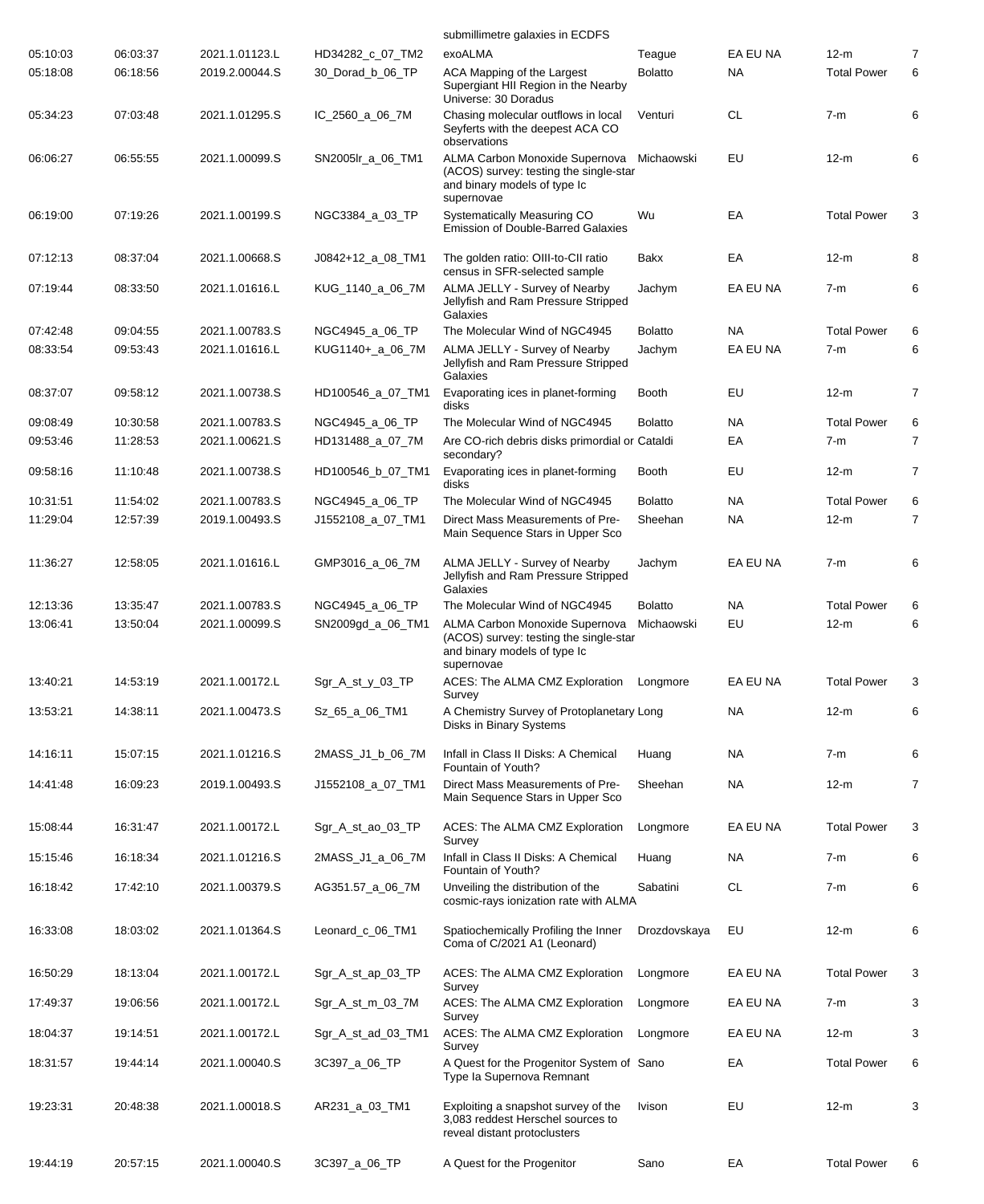|            |            |                     |                   | System of Type Ia Supernova<br>Remnant                                                                                         |                |                  |                    |                |
|------------|------------|---------------------|-------------------|--------------------------------------------------------------------------------------------------------------------------------|----------------|------------------|--------------------|----------------|
| 20:54:14   | 21:40:27   | 2021.1.00265.S      | helms35_a_07_7M   | A Comprehensive [CII] Survey of<br>Herschel-Selected Starbursts at z=3-6                                                       | Riechers       | <b>NA</b>        | $7-m$              | $\overline{7}$ |
| 21:41:00   | 23:12:29   | 2021.1.00999.S      | M33_cg_06_7M      | A Complete Molecular Gas Map of<br>M33 with the ACA                                                                            | Koch           | <b>NA</b>        | $7-m$              | 6              |
| 21:59:16   | 22:52:02   | 2021.1.01246.S      | RXCJ0032_a_03_TM1 | Spectroscopic identification of<br>candidate overdensity regions of H-<br>dropout ALMA galaxies behind two<br>lensing clusters | Kohno          | EA               | $12-m$             | 3              |
| 22:53:22   | 23:09:28   | 2021.1.01676.S      | ALESS114_a_06_TM1 | A CO census of high-redshift<br>submillimetre galaxies in ECDFS                                                                | Thomson        | EU               | $12-m$             | 6              |
| 23:10:20   | 00:35:25   | 2021.1.00018.S      | AR231_a_03_TM1    | Exploiting a snapshot survey of the<br>3,083 reddest Herschel sources to<br>reveal distant protoclusters                       | Ivison         | EU               | $12-m$             | 3              |
| 23:37:35   | 01:07:50   | 2021.1.00999.S      | M33_af_06_7M      | A Complete Molecular Gas Map of<br>M33 with the ACA                                                                            | Koch           | <b>NA</b>        | $7-m$              | 6              |
| 2022-01-06 |            |                     |                   |                                                                                                                                |                |                  |                    |                |
| Start (UT) | End $(UT)$ | <b>Project Code</b> | <b>SchedBlock</b> | <b>Project Title</b>                                                                                                           | PI             | <b>Executive</b> | Array              | <b>Band</b>    |
| 00:17:57   | 01:36:11   | 2019.2.00072.S      | N11_E_a_06_TP     | Filament and high-mass star<br>formation triggered by tidally-driven<br>colliding HI flows in the LMC                          | Tsuge          | EA               | <b>Total Power</b> | 6              |
| 00:36:20   | 01:56:06   | 2019.1.01770.S      | S01_a_07_TM1      | The Power of Outflows in Low-<br><b>Metallicity Star Formation</b>                                                             | Tanaka         | EA               | $12-m$             | $\overline{7}$ |
| 01:08:32   | 02:20:23   | 2021.1.00367.S      | 30 Dorad m 06 7M  | ACA Mapping of the Largest<br>Supergiant HII Region in the Nearby<br>Universe: 30 Doradus                                      | <b>Bolatto</b> | <b>NA</b>        | $7-m$              | 6              |
| 01:36:15   | 02:41:20   | 2019.2.00044.S      | 30_Dorad_b_06_TP  | ACA Mapping of the Largest<br>Supergiant HII Region in the Nearby<br>Universe: 30 Doradus                                      | <b>Bolatto</b> | <b>NA</b>        | <b>Total Power</b> | 6              |
| 01:56:10   | 02:11:59   | 2021.1.01676.S      | ALESS114_a_06_TM1 | A CO census of high-redshift<br>submillimetre galaxies in ECDFS                                                                | Thomson        | EU               | $12-m$             | 6              |
| 02:12:03   | 02:53:11   | 2021.1.00099.S      | SN1962L_a_06_TM1  | ALMA Carbon Monoxide Supernova<br>(ACOS) survey: testing the single-star<br>and binary models of type Ic<br>supernovae         | Michaowski     | EU               | $12-m$             | 6              |
| 02:20:27   | 03:36:50   | 2021.1.00367.S      | 30_Dorad_e_06_7M  | ACA Mapping of the Largest<br>Supergiant HII Region in the Nearby<br>Universe: 30 Doradus                                      | <b>Bolatto</b> | <b>NA</b>        | $7-m$              | 6              |
| 02:41:23   | 03:46:50   | 2019.2.00044.S      | 30_Dorad_a_06_TP  | ACA Mapping of the Largest<br>Supergiant HII Region in the Nearby<br>Universe: 30 Doradus                                      | <b>Bolatto</b> | <b>NA</b>        | <b>Total Power</b> | 6              |
| 03:06:53   | 04:00:17   | 2021.1.00138.S      | LkCa_15_a_07_TM1  | Constraining Ionization in a Diverse<br>Sample of Protoplanetary Disks                                                         | Cleeves        | NA               | $12-m$             | $\overline{7}$ |
| 03:36:54   | 05:31:29   | 2019.2.00078.S      | G208N2_a_07_7M    | Ortho-H2D+ in the cores close to the Hirano<br>onset of star formation                                                         |                | EA               | $7-m$              | $\overline{7}$ |
| 03:46:54   | 04:52:23   | 2019.2.00044.S      | 30 Dorad b 06 TP  | ACA Mapping of the Largest<br>Supergiant HII Region in the Nearby<br>Universe: 30 Doradus                                      | <b>Bolatto</b> | NA               | <b>Total Power</b> | 6              |
| 04:05:06   | 05:57:29   | 2021.1.00452.S      | V883_Ori_a_07_TM1 | First Detection of a Prebiotic Molecule Schwarz<br>in a Protoplanetary Disk                                                    |                | NA               | $12-m$             | $\overline{7}$ |
| 04:52:27   | 05:57:35   | 2019.2.00044.S      | 30_Dorad_a_06_TP  | ACA Mapping of the Largest<br>Supergiant HII Region in the Nearby<br>Universe: 30 Doradus                                      | <b>Bolatto</b> | <b>NA</b>        | <b>Total Power</b> | 6              |
| 05:31:34   | 06:08:21   | 2021.1.00182.S      | IRAS_093_a_07_7M  | High-Speed Outflows and Dusty DisksSahai<br>during the AGB to PN Transition                                                    |                | NA               | 7-m                | $\overline{7}$ |
| 05:57:33   | 07:05:39   | 2021.1.00913.S      | W0831+01_a_07_TM1 | Are Hot Dust Obscured Galaxies at<br>the Center of Multiple Mergers?                                                           | Assef          | <b>CL</b>        | $12-m$             | $\overline{7}$ |
| 05:57:40   | 07:02:12   | 2019.2.00044.S      | 30_Dorad_b_06_TP  | ACA Mapping of the Largest<br>Supergiant HII Region in the Nearby<br>Universe: 30 Doradus                                      | <b>Bolatto</b> | NA               | <b>Total Power</b> | 6              |
| 06:08:25   | 06:50:28   | 2021.1.00182.S      | IRAS_101_a_07_7M  | High-Speed Outflows and Dusty DisksSahai<br>during the AGB to PN Transition                                                    |                | <b>NA</b>        | $7-m$              | $\overline{7}$ |
| 06:50:32   | 08:04:58   | 2021.1.01616.L      | KUG_1140_a_06_7M  | ALMA JELLY - Survey of Nearby<br>Jellyfish and Ram Pressure Stripped<br>Galaxies                                               | Jachym         | EA EU NA         | 7-m                | 6              |
| 07:02:16   | 08:06:53   | 2021.1.00199.S      | NGC3384_a_03_TP   | Systematically Measuring CO<br><b>Emission of Double-Barred Galaxies</b>                                                       | Wu             | EA               | <b>Total Power</b> | 3              |
| 07:05:43   | 08:00:52   | 2021.1.00435.S      | Field_2_a_06_TM1  | ASW2DF: Census of the Star-<br>Formation Properties in a                                                                       | Koyama         | EA               | $12-m$             | 6              |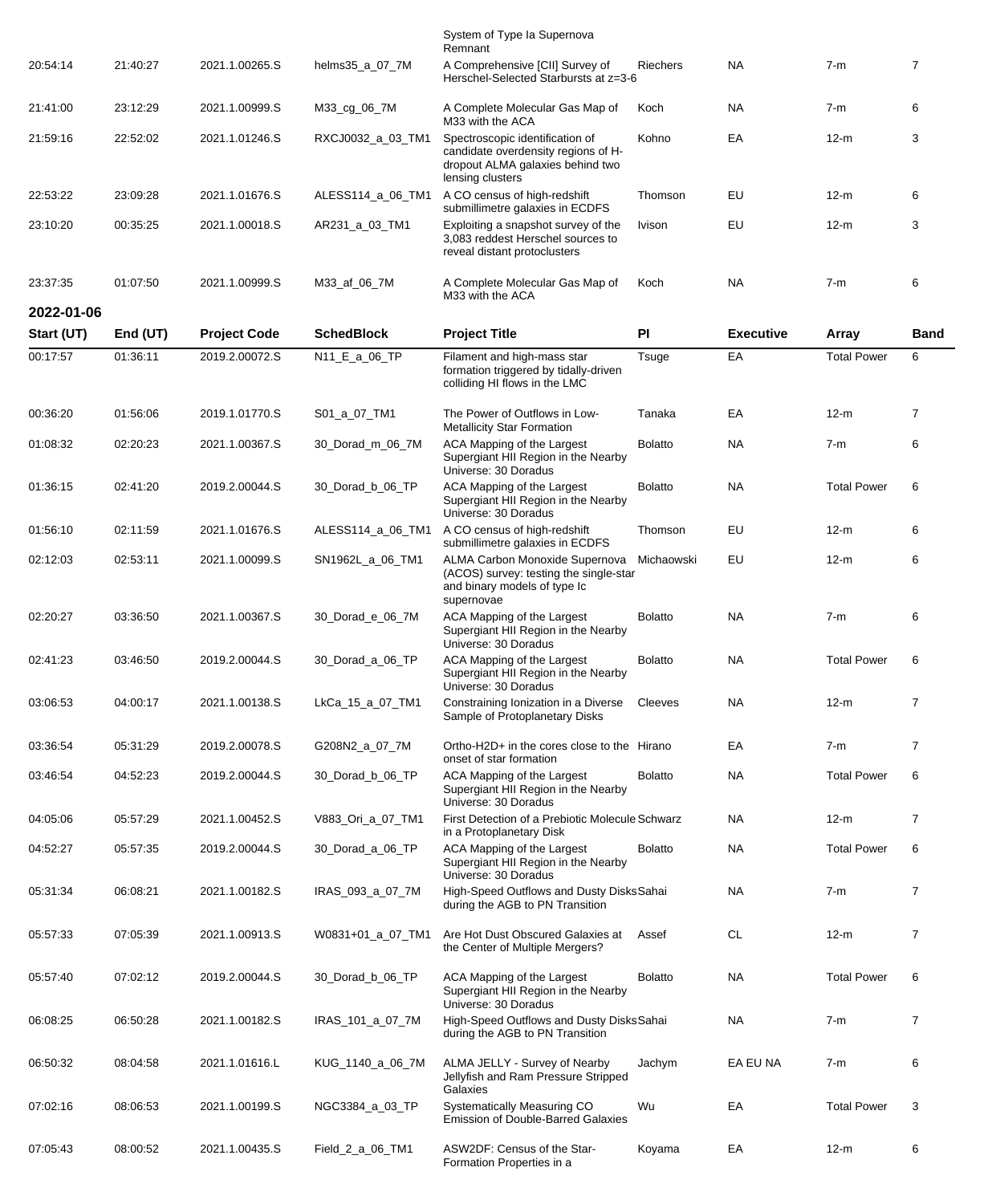|          |          |                |                   | Protocluster at z=2.2                                                                                                                 |                |           |                    |                |
|----------|----------|----------------|-------------------|---------------------------------------------------------------------------------------------------------------------------------------|----------------|-----------|--------------------|----------------|
| 08:00:56 | 08:48:44 | 2021.1.01311.S | COS-8725_a_06_TM1 | Confirming a z~6.9 Sub-mm Galaxy in Endsley<br>COSMOS Hosting a Radio-Loud AGN                                                        |                | <b>NA</b> | 12-m               | 6              |
| 08:05:02 | 09:20:32 | 2021.1.01616.L | KUG1140+_a_06_7M  | ALMA JELLY - Survey of Nearby<br>Jellyfish and Ram Pressure Stripped<br>Galaxies                                                      | Jachym         | EA EU NA  | $7-m$              | 6              |
| 08:06:57 | 09:35:27 | 2021.1.01195.S | M83_a_03_TP       | Do "dense gas tracers" really trace<br>dense gas?                                                                                     | Harada         | EA        | <b>Total Power</b> | 3              |
| 08:50:20 | 09:49:14 | 2021.1.00099.S | SN2012cw_a_06_TM1 | ALMA Carbon Monoxide Supernova<br>(ACOS) survey: testing the single-star<br>and binary models of type Ic<br>supernovae                | Michaowski     | EU        | $12-m$             | 6              |
| 09:20:36 | 10:38:48 | 2021.1.01616.L | KUG_1140_a_06_7M  | ALMA JELLY - Survey of Nearby<br>Jellyfish and Ram Pressure Stripped<br>Galaxies                                                      | Jachym         | EA EU NA  | $7-m$              | 6              |
| 09:35:39 | 10:58:02 | 2021.1.00783.S | NGC4945_a_06_TP   | The Molecular Wind of NGC4945                                                                                                         | <b>Bolatto</b> | NA        | <b>Total Power</b> | 6              |
| 09:53:18 | 11:06:17 | 2021.1.00738.S | HD100546_b_07_TM1 | Evaporating ices in planet-forming<br>disks                                                                                           | <b>Booth</b>   | EU        | $12-m$             | $\overline{7}$ |
| 10:39:31 | 12:01:29 | 2021.1.01616.L | GMP3016_a_06_7M   | ALMA JELLY - Survey of Nearby<br>Jellyfish and Ram Pressure Stripped<br>Galaxies                                                      | Jachym         | EA EU NA  | $7-m$              | 6              |
| 10:58:06 | 12:20:11 | 2021.1.00783.S | NGC4945_a_06_TP   | The Molecular Wind of NGC4945                                                                                                         | Bolatto        | NA        | <b>Total Power</b> | 6              |
| 12:14:22 | 13:34:38 | 2021.1.00869.L | ad3a-209_a_03_TM1 | Bulge symmetry or not? The hidden<br>dynamics of the Far Side                                                                         | Sjouwerman     | <b>NA</b> | $12-m$             | 3              |
| 12:38:53 | 13:51:28 | 2021.1.00172.L | Sgr_A_st_y_03_TP  | ACES: The ALMA CMZ Exploration<br>Survey                                                                                              | Longmore       | EA EU NA  | <b>Total Power</b> | 3              |
| 13:26:29 | 15:05:18 | 2021.1.01123.L | RXJ1615._a_07_7M  | exoALMA                                                                                                                               | Teague         | EA EU NA  | $7-m$              | $\overline{7}$ |
| 13:42:58 | 14:54:16 | 2021.1.00869.L | ad3a-227_a_03_TM1 | Bulge symmetry or not? The hidden<br>dynamics of the Far Side                                                                         | Sjouwerman     | NA        | $12-m$             | 3              |
| 13:52:07 | 15:15:45 | 2021.1.00172.L | Sgr_A_st_j_03_TP  | ACES: The ALMA CMZ Exploration<br>Survey                                                                                              | Longmore       | EA EU NA  | <b>Total Power</b> | 3              |
| 15:10:04 | 16:16:11 | 2021.1.01320.S | P308-21_a_06_TM1  | Opening an Era of CGM-scale Study Silverman<br>of the Most Massive Halos at z>6 with<br>ALMA                                          |                | EA        | $12-m$             | 6              |
| 15:15:52 | 16:10:42 | 2021.1.00172.L | Sgr_A_st_aj_03_TP | ACES: The ALMA CMZ Exploration<br>Survey                                                                                              | Longmore       | EA EU NA  | <b>Total Power</b> | 3              |
| 16:09:25 | 17:42:03 | 2021.1.00379.S | AG351.57_a_06_7M  | Unveiling the distribution of the<br>cosmic-rays ionization rate with ALMA                                                            | Sabatini       | <b>CL</b> | $7-m$              | 6              |
| 16:16:18 | 16:36:32 | 2021.1.00116.S | JVAS_J19_a_06_TM1 | Clarifying CI distribution in molecular Miyamoto<br>cloud by absorption observation<br>toward compact quasars behind the<br>Milky Way |                | EA        | $12-m$             | 6              |
| 16:29:22 | 17:51:12 | 2021.1.00172.L | Sgr_A_st_j_03_TP  | ACES: The ALMA CMZ Exploration<br>Survey                                                                                              | Longmore       | EA EU NA  | <b>Total Power</b> | 3              |
| 16:41:29 | 17:52:21 | 2021.1.00869.L | ad3a-251_a_03_TM1 | Bulge symmetry or not? The hidden<br>dynamics of the Far Side                                                                         | Sjouwerman     | <b>NA</b> | $12-m$             | 3              |
| 18:24:17 | 19:40:15 | 2021.1.01719.S | SPT-CLJ2 a 03 TM1 | Unveiling the thermodynamical<br>properties of distant, massive ICM-<br>selected clusters                                             | Di Mascolo     | EU        | $12-m$             | 3              |
| 18:59:49 | 20:14:14 | 2019.2.00110.S | NGC_6822_a_03_7M  | An unbiased census of giant<br>molecular clouds in the low-metal<br>dwarf galaxy NGC 6822                                             | Kohno          | EA        | $7-m$              | 3              |
| 20:14:30 | 21:26:38 | 2021.2.00077.S | MCG-07-0_a_03_7M  | Tending the Fire: A Survey of<br>Molecular Gas Fueling in Powerful<br>Nearby AGN                                                      | Koss           | NA        | $7-m$              | 3              |
| 20:14:50 | 21:25:16 | 2021.1.00793.S | MNQ01_a_03_TM1    | Unveiling a Massive Node of the<br>Cosmic Web at z=3                                                                                  | Cantalupo      | EU        | $12-m$             | 3              |
| 21:25:33 | 22:35:35 | 2021.1.00793.S | MNQ01_a_03_TM1    | Unveiling a Massive Node of the<br>Cosmic Web at z=3                                                                                  | Cantalupo      | EU        | $12-m$             | 3              |
| 21:34:55 | 22:37:20 | 2021.2.00077.S | 2MASXJ01_b_03_7M  | Tending the Fire: A Survey of<br>Molecular Gas Fueling in Powerful<br>Nearby AGN                                                      | Koss           | NA        | $7-m$              | 3              |
| 22:38:31 | 00:09:56 | 2021.1.00999.S | M33_ch_06_7M      | A Complete Molecular Gas Map of<br>M33 with the ACA                                                                                   | Koch           | NA        | $7-m$              | 6              |
| 22:49:02 | 23:41:41 | 2021.1.01320.S | J2318-30_a_06_TM1 | Opening an Era of CGM-scale Study Silverman<br>of the Most Massive Halos at z>6 with<br><b>ALMA</b>                                   |                | EA        | $12-m$             | 6              |
| 23:21:03 | 00:31:00 | 2021.1.01099.S | TMC1_a_03_TP      | Revealing the Physical Properties of Nakamura<br>Fibers in the TMC-1 Filament                                                         |                | EA        | <b>Total Power</b> | 3              |
| 23:42:36 | 23:59:37 | 2021.1.01676.S | ALESS007_a_06_TM1 | A CO census of high-redshift<br>submillimetre galaxies in ECDFS                                                                       | Thomson        | EU        | 12-m               | 6              |
| 23:59:40 | 00:17:26 | 2021.1.01676.S | ALESS022_a_06_TM1 | A CO census of high-redshift<br>submillimetre galaxies in ECDFS                                                                       | Thomson        | EU        | $12-m$             | 6              |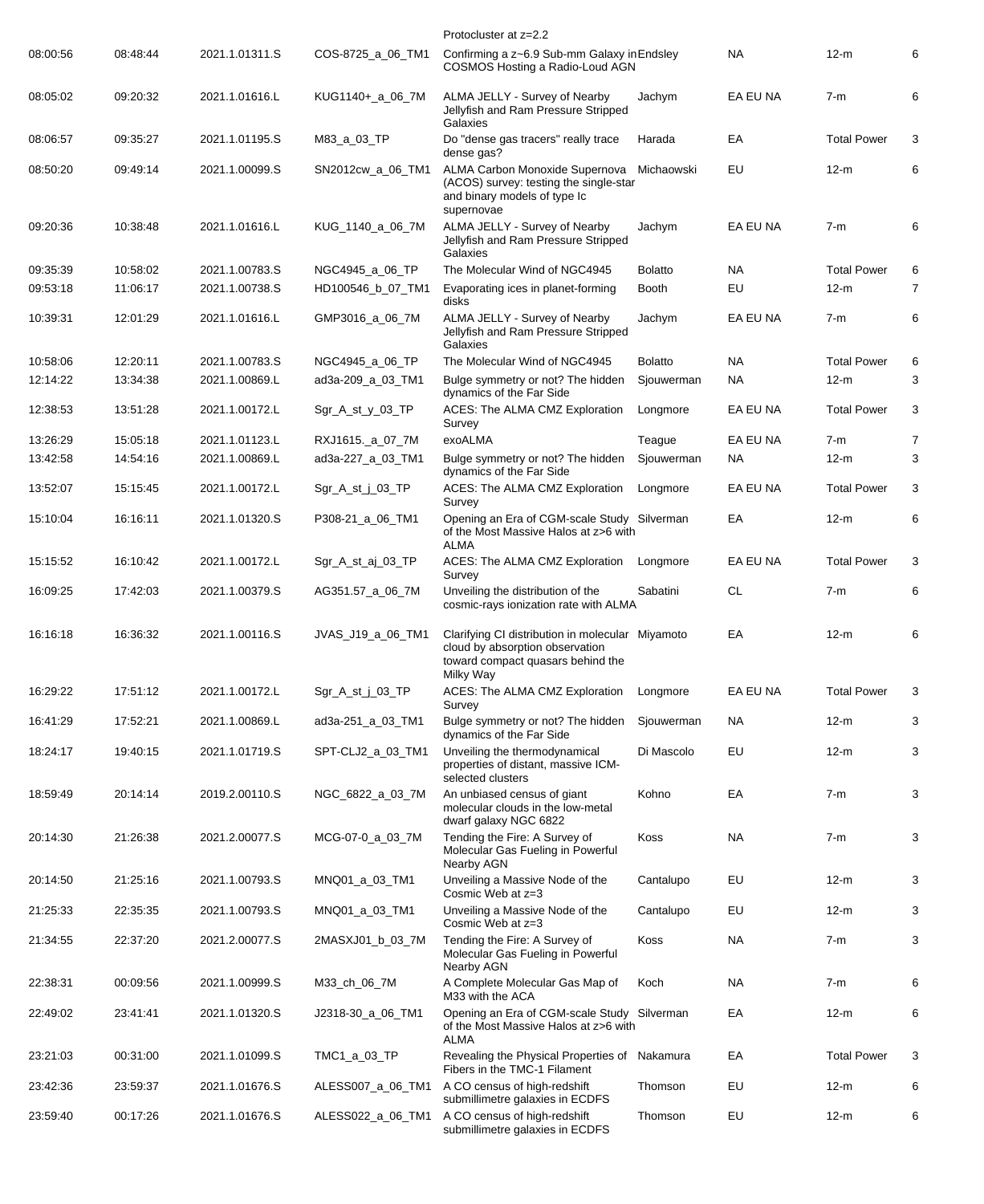| 2022-01-07 |            |                     |                   |                                                                                                                                   |                 |                  |                    |                |
|------------|------------|---------------------|-------------------|-----------------------------------------------------------------------------------------------------------------------------------|-----------------|------------------|--------------------|----------------|
| Start (UT) | End $(UT)$ | <b>Project Code</b> | <b>SchedBlock</b> | <b>Project Title</b>                                                                                                              | PI              | <b>Executive</b> | Array              | <b>Band</b>    |
| 00:10:06   | 01:18:23   | 2021.2.00011.S      | xmm01_a_07_7M     | A Careful Calibration of New<br>Molecular Feedback Tracers in the<br><b>Early Universe</b>                                        | Riechers        | <b>NA</b>        | $7-m$              | $\overline{7}$ |
| 00:17:57   | 00:34:31   | 2021.1.01676.S      | ALESS067_a_06_TM1 | A CO census of high-redshift<br>submillimetre galaxies in ECDFS                                                                   | Thomson         | EU               | $12-m$             | 6              |
| 00:31:03   | 01:37:57   | 2021.1.01099.S      | TMC1_a_03_TP      | Revealing the Physical Properties of Nakamura<br>Fibers in the TMC-1 Filament                                                     |                 | EA               | <b>Total Power</b> | 3              |
| 00:34:34   | 01:44:36   | 2021.1.00575.S      | IRAS_041_a_06_TM1 | IRAS 04166 and the origin of the EHV Tafalla<br>component in outflows                                                             |                 | EU               | $12-m$             | 6              |
| 01:21:36   | 02:35:18   | 2021.1.01047.S      | LDN1589-_b_06_7M  | Formation of VLM stars and BD in<br>Lambda Orionis Star Forming Region<br>(LOSFR). ACA view of LDN1589                            | Mauco           | <b>CL</b>        | $7-m$              | 6              |
| 01:39:23   | 02:46:07   | 2021.1.01099.S      | TMC1_a_03_TP      | Revealing the Physical Properties of Nakamura<br>Fibers in the TMC-1 Filament                                                     |                 | EA               | <b>Total Power</b> | 3              |
| 01:57:02   | 02:15:20   | 2021.1.01676.S      | ALESS022_a_06_TM1 | A CO census of high-redshift<br>submillimetre galaxies in ECDFS                                                                   | Thomson         | EU               | $12-m$             | 6              |
| 02:15:23   | 02:30:44   | 2021.1.01676.S      | ALESS112_a_06_TM1 | A CO census of high-redshift<br>submillimetre galaxies in ECDFS                                                                   | Thomson         | EU               | 12-m               | 6              |
| 02:30:48   | 02:47:30   | 2021.1.01676.S      | ALESS122_a_06_TM1 | A CO census of high-redshift<br>submillimetre galaxies in ECDFS                                                                   | Thomson         | EU               | 12-m               | 6              |
| 02:35:22   | 03:49:04   | 2021.1.01047.S      | LDN1589-_e_06_7M  | Formation of VLM stars and BD in<br>Lambda Orionis Star Forming Region<br>(LOSFR). ACA view of LDN1589                            | Mauco           | <b>CL</b>        | $7-m$              | 6              |
| 02:47:34   | 03:06:13   | 2021.1.00421.S      | ALESS_12_a_06_TM1 | The impact of accreting black-holes<br>on the star-forming ISM                                                                    | Calistro Rivera | EU               | $12-m$             | 6              |
| 03:06:16   | 04:10:17   | 2021.1.00099.S      | SN2012ap_a_06_TM1 | ALMA Carbon Monoxide Supernova Michaowski<br>(ACOS) survey: testing the single-star<br>and binary models of type Ic<br>supernovae |                 | EU               | $12-m$             | 6              |
| 03:49:07   | 04:25:12   | 2021.1.00927.S      | Betelgeu_e_06_7M  | The fall and rise of Betelgeuse: diving Agliozzo<br>in its ejecta with ACA                                                        |                 | EU               | $7-m$              | 6              |
| 04:10:20   | 04:52:38   | 2021.1.00099.S      | SN1997B_a_06_TM1  | ALMA Carbon Monoxide Supernova Michaowski<br>(ACOS) survey: testing the single-star<br>and binary models of type Ic<br>supernovae |                 | EU               | $12-m$             | 6              |
| 04:25:16   | 05:43:26   | 2021.1.01047.S      | LDN1589- b_06_7M  | Formation of VLM stars and BD in<br>Lambda Orionis Star Forming Region<br>(LOSFR). ACA view of LDN1589                            | Mauco           | <b>CL</b>        | $7-m$              | 6              |
| 04:52:42   | 05:58:42   | 2021.1.01706.S      | S284_a_1_06_TM1   | Core mass function in the lowest<br>metallicity star-forming region in the<br>Galaxy                                              | Cheng           | NA               | $12-m$             | 6              |
| 05:43:31   | 07:13:05   | 2021.1.01295.S      | IC_2560_a_06_7M   | Chasing molecular outflows in local<br>Seyferts with the deepest ACA CO<br>observations                                           | Venturi         | CL               | $7-m$              | 6              |
| 05:58:46   | 06:43:51   | 2021.1.00099.S      | SN2009bb_a_06_TM1 | ALMA Carbon Monoxide Supernova Michaowski<br>(ACOS) survey: testing the single-star<br>and binary models of type Ic<br>supernovae |                 | EU               | $12-m$             | 6              |
| 06:43:54   | 07:39:00   | 2021.1.00435.S      | Field_3_a_06_TM1  | ASW2DF: Census of the Star-<br>Formation Properties in a Protocluster<br>at $z=2.2$                                               | Koyama          | EA               | $12-m$             | 6              |
| 07:23:39   | 08:41:45   | 2021.1.01295.S      | NGC_3783_a_06_7M  | Chasing molecular outflows in local<br>Seyferts with the deepest ACA CO<br>observations                                           | Venturi         | <b>CL</b>        | $7-m$              | 6              |
| 08:01:34   | 08:45:22   | 2021.1.00099.S      | SN2009bb_a_06_TM1 | ALMA Carbon Monoxide Supernova Michaowski<br>(ACOS) survey: testing the single-star<br>and binary models of type Ic<br>supernovae |                 | EU               | $12-m$             | 6              |
| 08:03:42   | 09:07:56   | 2021.1.00199.S      | NGC3384_a_03_TP   | Systematically Measuring CO<br>Emission of Double-Barred Galaxies                                                                 | Wu              | EA               | <b>Total Power</b> | 3              |
| 08:43:22   | 10:01:56   | 2021.1.01616.L      | KUG_1140_a_06_7M  | ALMA JELLY - Survey of Nearby<br>Jellyfish and Ram Pressure Stripped<br>Galaxies                                                  | Jachym          | EA EU NA         | $7-m$              | 6              |
| 08:45:25   | 09:20:12   | 2021.1.01233.S      | SDSSJ121_a_04_TM1 | Molecular gas properties of merging<br>galaxies with dual luminous quasars                                                        | Tang            | EA               | $12-m$             | 4              |
| 09:09:37   | 10:38:21   | 2021.1.01195.S      | M83_a_03_TP       | Do "dense gas tracers" really trace<br>dense gas?                                                                                 | Harada          | ЕA               | <b>Total Power</b> | 3              |
| 09:20:16   | 09:55:36   | 2021.1.00306.S      | IRAS_131_a_06_TM1 | Testing the SFE bimodality:<br>measuring the CO-to-H2 conversion<br>factor in ULIRGs using 13CO                                   | Lamperti        | EU               | $12-m$             | 6              |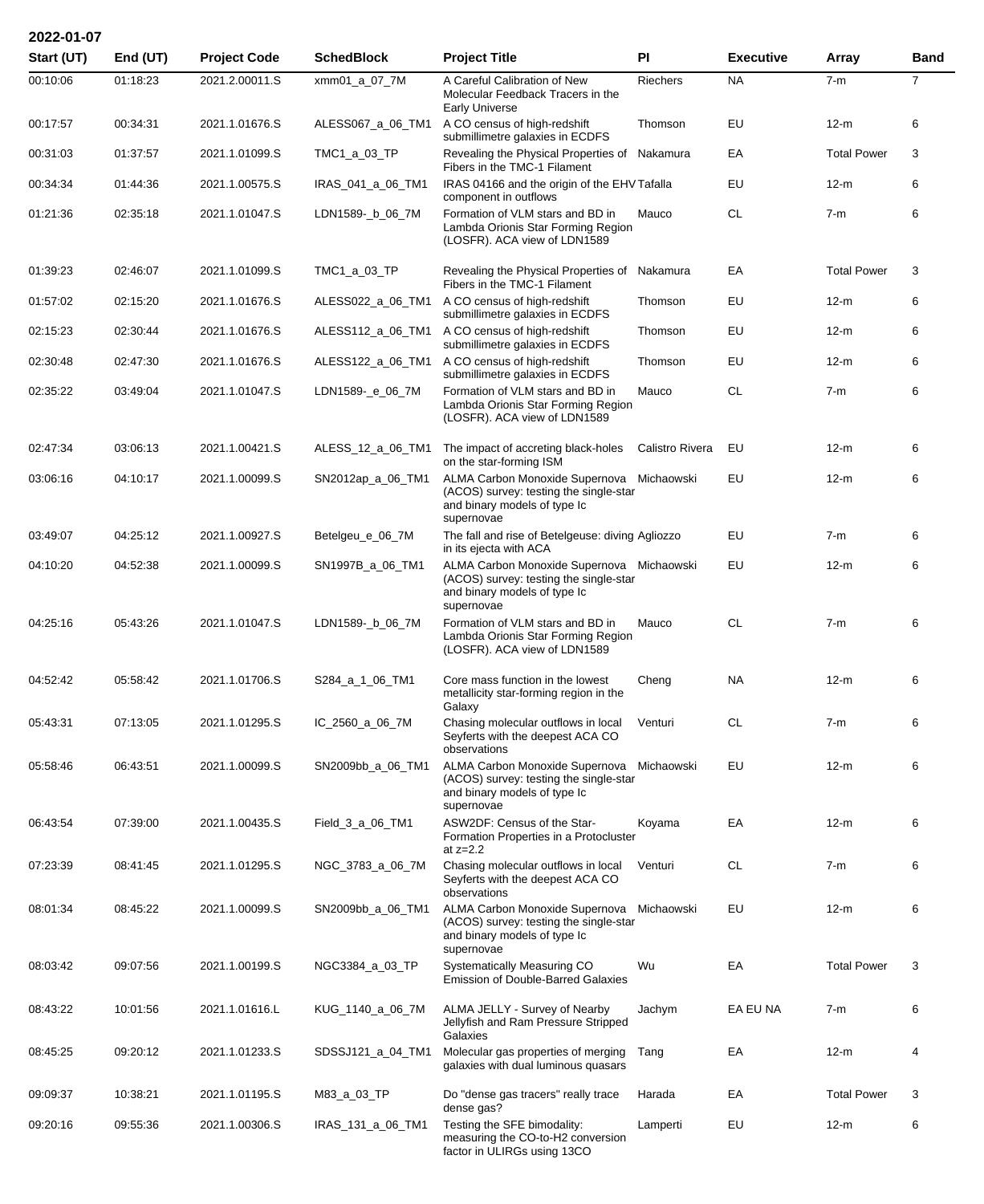| 09:57:09               | 10:52:44 | 2021.1.00435.S      | Field_3_a_06_TM1        | ASW2DF: Census of the Star-<br>Formation Properties in a Protocluster                                                                | Koyama          | EA               | $12-m$             | 6           |
|------------------------|----------|---------------------|-------------------------|--------------------------------------------------------------------------------------------------------------------------------------|-----------------|------------------|--------------------|-------------|
| 10:02:00               | 11:21:44 | 2021.1.01616.L      | KUG1140+_a_06_7M        | at $z=2.2$<br>ALMA JELLY - Survey of Nearby<br>Jellyfish and Ram Pressure Stripped<br>Galaxies                                       | Jachym          | EA EU NA         | $7-m$              | 6           |
| 10:43:01               | 12:07:00 | 2021.1.01195.S      | M83_a_03_TP             | Do "dense gas tracers" really trace<br>dense gas?                                                                                    | Harada          | EA               | <b>Total Power</b> | 3           |
| 10:53:39               | 11:48:29 | 2021.1.00435.S      | Field_4_a_06_TM1        | ASW2DF: Census of the Star-<br>Formation Properties in a Protocluster<br>at $z=2.2$                                                  | Koyama          | EA               | $12-m$             | 6           |
| 11:29:43               | 12:10:00 | 2021.1.01616.L      | GMP3016_a_06_7M         | ALMA JELLY - Survey of Nearby<br>Jellyfish and Ram Pressure Stripped<br>Galaxies                                                     | Jachym          | EA EU NA         | $7-m$              | 6           |
| 15:04:26               | 16:09:29 | 2021.1.00390.S      | S68Nc_b_03_TM1          | Identification of New Pre-BD Cores<br>and Study of Mass Transfer to the<br>Cores                                                     | Aso             | EA               | $12-m$             | 3           |
| 16:09:32               | 17:11:56 | 2021.1.00390.S      | S68Nc_a_03_TM1          | Identification of New Pre-BD Cores<br>and Study of Mass Transfer to the<br>Cores                                                     | Aso             | EA               | $12-m$             | 3           |
| 17:28:39               | 18:16:57 | 2019.1.00863.T      | GRB21110_e_03_TM1       | Unveiling the First Short GRB<br>Millimeter Afterglows with ALMA                                                                     | Fong            | <b>NA</b>        | $12-m$             | 3           |
| 18:17:58               | 19:33:17 | 2021.1.01719.S      | SPT-CLJ2_a_03_TM1       | Unveiling the thermodynamical<br>properties of distant, massive ICM-<br>selected clusters                                            | Di Mascolo      | EU               | $12-m$             | 3           |
| 19:27:50               | 20:44:02 | 2021.2.00077.S      | H2106-09_a_03_7M        | Tending the Fire: A Survey of<br>Molecular Gas Fueling in Powerful<br>Nearby AGN                                                     | Koss            | <b>NA</b>        | $7-m$              | 3           |
| 20:00:01               | 21:10:30 | 2021.1.00793.S      | MNQ01_a_03_TM1          | Unveiling a Massive Node of the<br>Cosmic Web at z=3                                                                                 | Cantalupo       | EU               | $12-m$             | 3           |
| 20:44:36               | 21:28:32 | 2021.2.00011.S      | helms44_a_06_7M         | A Careful Calibration of New<br>Molecular Feedback Tracers in the<br><b>Early Universe</b>                                           | Riechers        | <b>NA</b>        | $7-m$              | 6           |
| 21:17:53               | 22:27:53 | 2021.1.00793.S      | MNQ01_a_03_TM1          | Unveiling a Massive Node of the<br>Cosmic Web at z=3                                                                                 | Cantalupo       | EU               | $12-m$             | 3           |
| 21:36:18               | 22:39:52 | 2021.2.00077.S      | MCG-03-0_a_03_7M        | Tending the Fire: A Survey of<br>Molecular Gas Fueling in Powerful<br>Nearby AGN                                                     | Koss            | <b>NA</b>        | $7-m$              | 3           |
| 22:40:27               | 23:50:22 | 2021.2.00077.S      | MCG-02-0_b_03_7M        | Tending the Fire: A Survey of<br>Molecular Gas Fueling in Powerful<br>Nearby AGN                                                     | Koss            | <b>NA</b>        | $7-m$              | 3           |
| 22:42:20               | 23:52:41 | 2021.1.00793.S      | MNQ01_a_03_TM1          | Unveiling a Massive Node of the<br>Cosmic Web at z=3                                                                                 | Cantalupo       | EU               | $12-m$             | 3           |
| 23:50:26               | 01:02:19 | 2021.2.00077.S      | ESO417-G_a_03_7M        | Tending the Fire: A Survey of<br>Molecular Gas Fueling in Powerful<br>Nearby AGN                                                     | Koss            | <b>NA</b>        | 7-m                | 3           |
| 23:52:48<br>2022-01-08 | 01:02:47 | 2021.1.00793.S      | MNQ01_a_03_TM1          | Unveiling a Massive Node of the<br>Cosmic Web at z=3                                                                                 | Cantalupo       | EU               | $12-m$             | 3           |
| Start (UT)             | End (UT) | <b>Project Code</b> | <b>SchedBlock</b>       | <b>Project Title</b>                                                                                                                 | PI              | <b>Executive</b> | <b>Array</b>       | <b>Band</b> |
| 00:03:08               | 01:16:28 | 2021.2.00049.S      | ngc1068_d_03_TP         | Completing 2.6-mm and 1.3-mm<br>spectral scans toward the prototypical<br>Seyfert galaxy NGC 1068                                    | Saito           | EA               | <b>Total Power</b> | 3           |
| 01:02:23               | 02:18:59 | 2021.2.00077.S      | 2MASXJ03_a_03_7M        | Tending the Fire: A Survey of<br>Molecular Gas Fueling in Powerful<br>Nearby AGN                                                     | Koss            | NA.              | $7-m$              | 3           |
| 01:02:50               | 02:09:26 | 2021.1.00181.S      | ALCS_z6_a_03_TM1        | Molecular gas and obscured SFR in a Valentino<br>typical sub-L* galaxy at z=6                                                        |                 | EU               | $12-m$             | 3           |
| 01:16:32               | 02:23:00 | 2021.2.00049.S      | ngc1068_d_03_TP         | Completing 2.6-mm and 1.3-mm<br>spectral scans toward the prototypical<br>Seyfert galaxy NGC 1068                                    | Saito           | EA               | <b>Total Power</b> | 3           |
| 02:19:03               | 02:51:32 | 2021.2.00118.S      | GW_Ori_a_04_7M          | A misaligned, asymmetric dust ring in Bi<br>a circumtriple disk                                                                      |                 | <b>NA</b>        | $7-m$              | 4           |
| 02:21:56               | 03:16:28 | 2021.1.01087.S      | SPT0457-_a_04_TM1       | Mapping the extended environment of Rotermund<br>a massive z=4 protocluster candidate<br>discovered in the 2500 deg^2 SPT<br>survey. |                 | NA.              | $12-m$             | 4           |
| 02:43:35               | 03:50:19 | 2021.1.01099.S      | TMC1_a_03_TP            | Revealing the Physical Properties of Nakamura<br>Fibers in the TMC-1 Filament                                                        |                 | EA               | <b>Total Power</b> | 3           |
| 02:51:36               | 03:33:48 | 2021.2.00062.S      | J0346_a_04_7M           | Time Filler: Feedback Scaling<br><b>Relations for Gas Infall and Outflows</b><br>in Massive Starburst Galaxies at<br>Redshifts 1.5-6 | <b>Riechers</b> | NA.              | $7-m$              | 4           |
| 03:16:31               | 04:21:46 | 2021.1.00024.S      | cdfs39+ $X_a_0$ - $M_1$ | A Legacy Survey of SMGs in the<br>CDF-S                                                                                              | Bauer           | CL               | $12-m$             | 4           |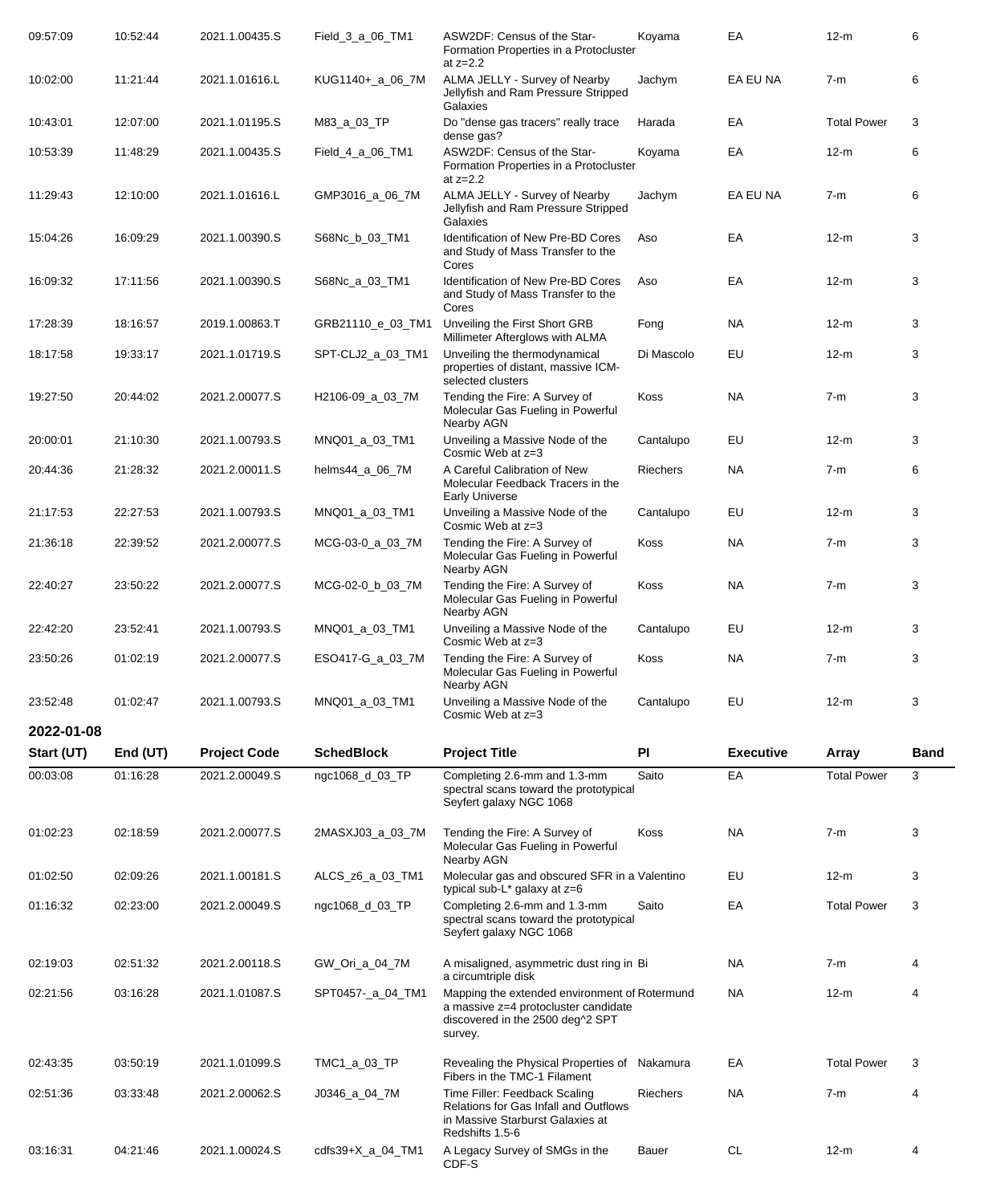| 03:33:52 | 04:48:11 | 2021.1.00927.S | Betelgeu f 03_7M  | The fall and rise of Betelgeuse: diving Agliozzo<br>in its ejecta with ACA                                                         |                | EU        | $7-m$              | 3 |
|----------|----------|----------------|-------------------|------------------------------------------------------------------------------------------------------------------------------------|----------------|-----------|--------------------|---|
| 03:52:38 | 04:56:24 | 2021.1.01099.S | TMC1_a_03_TP      | Revealing the Physical Properties of Nakamura<br>Fibers in the TMC-1 Filament                                                      |                | EA        | <b>Total Power</b> | 3 |
| 04:21:49 | 05:28:20 | 2021.1.00181.S | ALCS_z6_a_03_TM1  | Molecular gas and obscured SFR in a Valentino<br>typical sub- $L^*$ galaxy at $z=6$                                                |                | EU        | $12-m$             | 3 |
| 04:48:15 | 06:00:35 | 2021.2.00077.S | SWIFT_J0_a_03_7M  | Tending the Fire: A Survey of<br>Molecular Gas Fueling in Powerful<br>Nearby AGN                                                   | Koss           | NA        | $7-m$              | 3 |
| 05:28:23 | 06:34:05 | 2021.1.01389.S | UVISTA-Z_a_03_TM1 | The Molecular Gas Reservoirs of<br>Epoch of Reionization Galaxies                                                                  | Gonzalez       | <b>CL</b> | $12-m$             | 3 |
| 06:00:40 | 07:23:36 | 2021.1.00740.S | NGC2903_a_03_7M   | <b>Extragalactic Cloud Scale</b><br><b>Observations of High Critical Density</b><br>Tracers - Bridging the Gap to the<br>Milky Way | <b>Barnes</b>  | EU        | $7-m$              | 3 |
| 06:34:09 | 07:02:16 | 2021.1.00407.S | RXCJ0949_b_04_TM1 | Lifting the shroud on two IRAC-dark<br>dusty star-forming galaxies                                                                 | Bauer          | <b>CL</b> | $12-m$             | 4 |
| 07:02:20 | 07:29:54 | 2021.1.00407.S | RXCJ0949_c_04_TM1 | Lifting the shroud on two IRAC-dark Bauer<br>dusty star-forming galaxies                                                           |                | <b>CL</b> | $12-m$             | 4 |
| 07:23:40 | 08:03:04 | 2021.1.01683.S | SDSS_J10_b_04_7M  | The total molecular gas content of the Ramakrishnan<br>most luminous QSO 2s at $0.4 < z <$<br>0.8                                  |                | CL.       | $7-m$              | 4 |
| 07:29:57 | 08:35:24 | 2021.1.01389.S | UVISTA-Z_a_03_TM1 | The Molecular Gas Reservoirs of<br>Epoch of Reionization Galaxies                                                                  | Gonzalez       | <b>CL</b> | $12-m$             | 3 |
| 08:04:23 | 09:30:56 | 2021.1.00740.S | NGC2903_a_03_7M   | <b>Extragalactic Cloud Scale</b><br><b>Observations of High Critical Density</b><br>Tracers - Bridging the Gap to the<br>Milky Way | <b>Barnes</b>  | EU        | $7-m$              | 3 |
| 08:13:13 | 09:28:29 | 2021.1.00199.S | NGC3941_a_03_TP   | Systematically Measuring CO<br><b>Emission of Double-Barred Galaxies</b>                                                           | Wu             | EA        | <b>Total Power</b> | 3 |
| 08:35:28 | 09:55:43 | 2021.1.00869.L | ad3a-189_a_03_TM1 | Bulge symmetry or not? The hidden<br>dynamics of the Far Side                                                                      | Sjouwerman     | <b>NA</b> | $12-m$             | 3 |
| 09:28:33 | 10:57:39 | 2021.1.01195.S | M83_a_03_TP       | Do "dense gas tracers" really trace<br>dense gas?                                                                                  | Harada         | EA        | <b>Total Power</b> | 3 |
| 09:31:00 | 10:11:05 | 2021.1.01683.S | SDSS_J11_a_04_7M  | The total molecular gas content of the Ramakrishnan<br>most luminous QSO 2s at $0.4 < z <$<br>0.8                                  |                | CL.       | $7-m$              | 4 |
| 09:57:53 | 11:17:59 | 2021.1.00869.L | ad3a-186_b_03_TM1 | Bulge symmetry or not? The hidden Sjouwerman<br>dynamics of the Far Side                                                           |                | <b>NA</b> | $12-m$             | 3 |
| 10:11:09 | 10:50:16 | 2021.1.01683.S | SDSS_J10_a_04_7M  | The total molecular gas content of the Ramakrishnan<br>most luminous QSO 2s at $0.4 < z <$<br>0.8                                  |                | CL.       | $7-m$              | 4 |
| 10:50:59 | 12:11:18 | 2021.1.00783.S | NGC4945_a_06_7M   | The Molecular Wind of NGC4945                                                                                                      | <b>Bolatto</b> | <b>NA</b> | $7-m$              |   |
| 11:16:55 | 12:14:36 | 2021.1.01195.S | M83_a_03_TP       | Do "dense gas tracers" really trace<br>dense gas?                                                                                  | Harada         | EA        | <b>Total Power</b> | 3 |
| 11:30:23 | 12:25:29 | 2021.1.00435.S | Field_4_a_06_TM1  | ASW2DF: Census of the Star-<br>Formation Properties in a Protocluster<br>at $z=2.2$                                                | Koyama         | EA        | $12-m$             | 6 |
| 12:18:01 | 13:29:51 | 2021.1.00172.L | Sgr_A_st_ao_03_TP | ACES: The ALMA CMZ Exploration<br>Survey                                                                                           | Longmore       | EA EU NA  | <b>Total Power</b> | 3 |
| 12:35:15 | 13:55:27 | 2021.1.00869.L | ad3a-214_b_03_TM1 | Bulge symmetry or not? The hidden<br>dynamics of the Far Side                                                                      | Sjouwerman     | NA        | 12-m               | 3 |
| 13:03:27 | 14:19:32 | 2021.1.00172.L | Sgr_A_st_aq_03_7M | ACES: The ALMA CMZ Exploration<br>Survey                                                                                           | Longmore       | EA EU NA  | $7-m$              | 3 |
| 13:48:32 | 15:19:50 | 2021.1.00172.L | Sgr_A_st_ap_03_TP | ACES: The ALMA CMZ Exploration<br>Survey                                                                                           | Longmore       | EA EU NA  | <b>Total Power</b> | 3 |
| 14:04:47 | 15:15:55 | 2021.1.00869.L | ad3a-245_c_03_TM1 | Bulge symmetry or not? The hidden<br>dynamics of the Far Side                                                                      | Sjouwerman     | NA        | $12-m$             | 3 |
| 14:26:54 | 15:43:15 | 2021.1.00172.L | Sgr_A_st_b_03_7M  | ACES: The ALMA CMZ Exploration<br>Survey                                                                                           | Longmore       | EA EU NA  | $7-m$              | 3 |
| 15:19:54 | 16:32:27 | 2021.1.00172.L | Sgr_A_st_m_03_TP  | ACES: The ALMA CMZ Exploration<br>Survey                                                                                           | Longmore       | EA EU NA  | <b>Total Power</b> | 3 |
| 15:43:22 | 17:00:02 | 2021.1.00172.L | Sgr_A_st_e_03_7M  | ACES: The ALMA CMZ Exploration<br>Survey                                                                                           | Longmore       | EA EU NA  | $7-m$              | 3 |
| 15:59:21 | 17:10:23 | 2021.1.00869.L | ad3a-245_b_03_TM1 | Bulge symmetry or not? The hidden<br>dynamics of the Far Side                                                                      | Sjouwerman     | NA        | $12-m$             | 3 |
| 17:07:42 | 18:28:41 | 2021.1.00172.L | Sgr_A_st_b_03_7M  | ACES: The ALMA CMZ Exploration<br>Survey                                                                                           | Longmore       | EA EU NA  | $7-m$              | 3 |
| 17:25:38 | 18:30:56 | 2021.1.00390.S | S68Nc_b_03_TM1    | Identification of New Pre-BD Cores<br>and Study of Mass Transfer to the<br>Cores                                                   | Aso            | EA        | $12-m$             | 3 |
| 18:28:49 | 19:43:49 | 2019.2.00110.S | NGC_6822_a_03_7M  | An unbiased census of giant<br>molecular clouds in the low-metal<br>dwarf galaxy NGC 6822                                          | Kohno          | EA        | $7-m$              | 3 |
| 18:48:46 | 19:32:07 | 2021.1.00658.T | GRB22010_c_03_TM1 | Gamma-ray Burst Physics with ALMA: Laskar<br>Direct Implications for the                                                           |                | EU        | $12-m$             | 3 |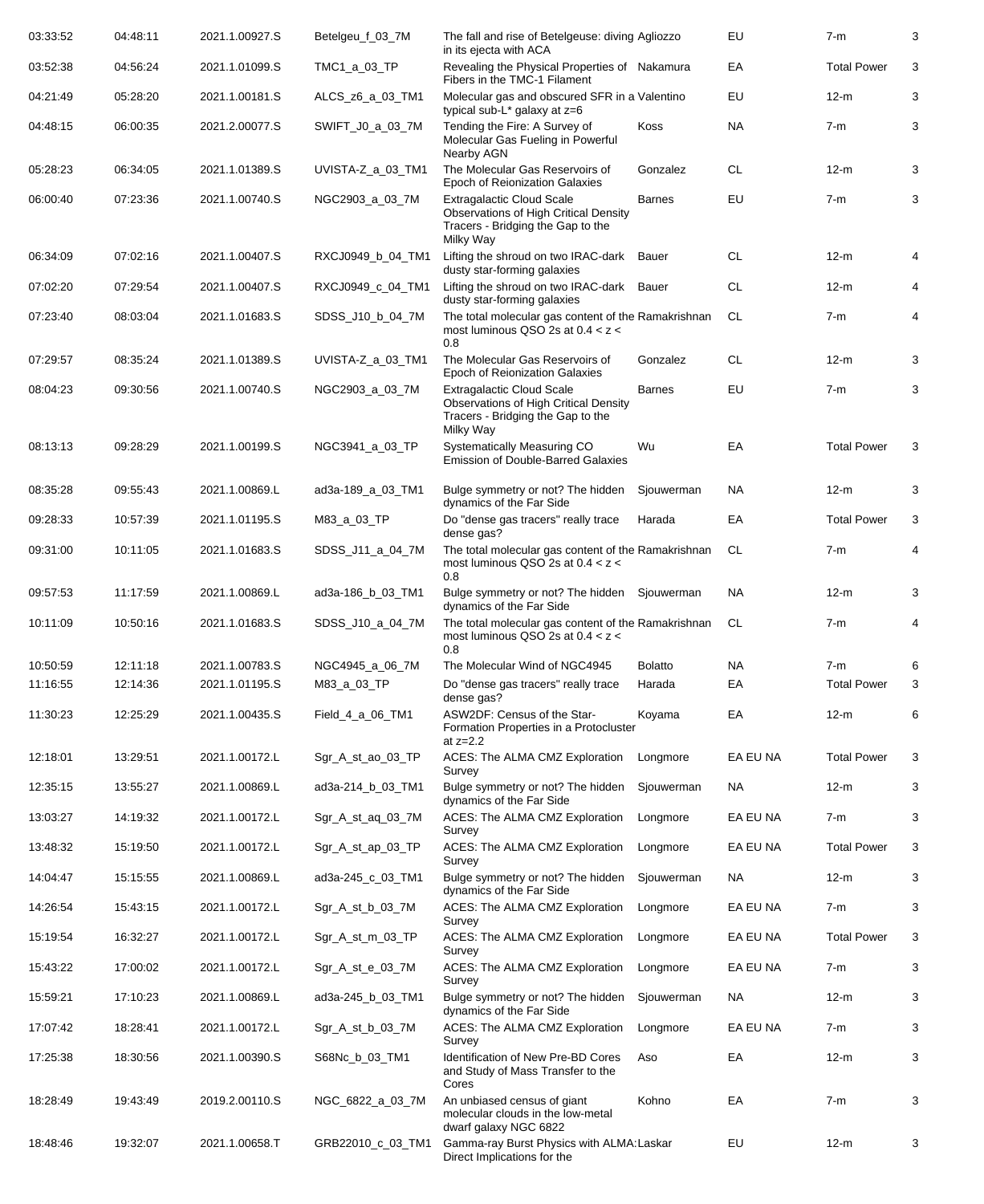|            |          |                     |                   | <b>Explosions and Progenitors</b>                                                                                                  |               |                  |                    |             |
|------------|----------|---------------------|-------------------|------------------------------------------------------------------------------------------------------------------------------------|---------------|------------------|--------------------|-------------|
| 19:32:10   | 20:15:10 | 2021.1.00658.T      | GRB22010_c_03_TM1 | Gamma-ray Burst Physics with ALMA: Laskar<br>Direct Implications for the Explosions<br>and Progenitors                             |               | EU               | $12-m$             | 3           |
| 19:51:26   | 21:08:20 | 2021.2.00092.S      | SGAS2111_a_03_7M  | Revealing the molecular gas content Solimano<br>of low-metallicity low mass strongly<br>lensed galaxies                            |               | <b>CL</b>        | $7-m$              | 3           |
| 20:22:24   | 21:32:52 | 2021.1.00793.S      | MNQ01_a_03_TM1    | Unveiling a Massive Node of the<br>Cosmic Web at z=3                                                                               | Cantalupo     | EU               | 12-m               | 3           |
| 21:09:15   | 22:02:27 | 2021.2.00077.S      | MCG-02-0_a_03_7M  | Tending the Fire: A Survey of<br>Molecular Gas Fueling in Powerful<br>Nearby AGN                                                   | Koss          | NA               | $7-m$              | 3           |
| 22:28:39   | 23:14:06 | 2021.2.00077.S      | MCG-02-0_a_03_7M  | Tending the Fire: A Survey of<br>Molecular Gas Fueling in Powerful                                                                 | Koss          | <b>NA</b>        | $7-m$              | 3           |
| 2022-01-09 |          |                     |                   | Nearby AGN                                                                                                                         |               |                  |                    |             |
| Start (UT) | End (UT) | <b>Project Code</b> | <b>SchedBlock</b> | <b>Project Title</b>                                                                                                               | PI            | <b>Executive</b> | <b>Array</b>       | <b>Band</b> |
| 03:06:53   | 04:11:52 | 2021.1.00485.S      | Beta_Pic_a_03_TM1 | Enabling a full multiwavength analysis Miley                                                                                       |               | EA               | $12-m$             | 3           |
|            |          |                     |                   | of secondary gas release in debris<br>disks                                                                                        |               |                  |                    |             |
| 04:23:43   | 04:54:40 | 2021.1.00407.S      | RXCJ0600_d_03_TM1 | Lifting the shroud on two IRAC-dark Bauer<br>dusty star-forming galaxies                                                           |               | <b>CL</b>        | $12-m$             | 3           |
| 04:54:43   | 05:24:58 | 2021.1.00407.S      | RXCJ0600_c_03_TM1 | Lifting the shroud on two IRAC-dark Bauer<br>dusty star-forming galaxies                                                           |               | <b>CL</b>        | $12-m$             | 3           |
| 05:25:05   | 06:31:32 | 2021.1.00181.S      | ALCS_z6_a_03_TM1  | Molecular gas and obscured SFR in a Valentino<br>typical sub-L* galaxy at z=6                                                      |               | EU               | $12-m$             | 3           |
| 05:52:37   | 07:15:06 | 2021.1.00740.S      | NGC2903_a_03_7M   | <b>Extragalactic Cloud Scale</b><br><b>Observations of High Critical Density</b><br>Tracers - Bridging the Gap to the<br>Milky Way | <b>Barnes</b> | EU               | $7-m$              | 3           |
| 06:31:35   | 07:55:32 | 2021.1.00018.S      | AR2482_a_03_TM1   | Exploiting a snapshot survey of the<br>3,083 reddest Herschel sources to<br>reveal distant protoclusters                           | Ivison        | EU               | $12-m$             | 3           |
| 07:15:09   | 07:55:00 | 2021.1.01683.S      | SDSS_J09_a_04_7M  | The total molecular gas content of the Ramakrishnan<br>most luminous QSO 2s at $0.4 < z <$<br>0.8                                  |               | CL               | $7-m$              | 4           |
| 07:55:04   | 09:17:22 | 2021.1.00740.S      | NGC2903_a_03_7M   | <b>Extragalactic Cloud Scale</b><br><b>Observations of High Critical Density</b><br>Tracers - Bridging the Gap to the<br>Milky Way | <b>Barnes</b> | EU               | $7-m$              | 3           |
| 07:55:35   | 09:09:18 | 2021.1.00018.S      | AR1693_a_03_TM1   | Exploiting a snapshot survey of the<br>3,083 reddest Herschel sources to<br>reveal distant protoclusters                           | Ivison        | EU               | $12-m$             | 3           |
| 08:46:28   | 10:01:44 | 2021.1.00199.S      | NGC3941_a_03_TP   | Systematically Measuring CO<br><b>Emission of Double-Barred Galaxies</b>                                                           | Wu            | EA               | <b>Total Power</b> | 3           |
| 09:09:21   | 10:16:48 | 2021.1.01389.S      | UVISTA-Z_a_03_TM1 | The Molecular Gas Reservoirs of<br>Epoch of Reionization Galaxies                                                                  | Gonzalez      | CL               | $12-m$             | 3           |
| 09:18:53   | 10:36:44 | 2021.2.00077.S      | 2MASXJ12_a_03_7M  | Tending the Fire: A Survey of<br>Molecular Gas Fueling in Powerful<br>Nearby AGN                                                   | Koss          | NA               | $7-m$              | 3           |
| 10:01:47   | 11:31:51 | 2021.1.01195.S      | M83_a_03_TP       | Do "dense gas tracers" really trace<br>dense gas?                                                                                  | Harada        | EA               | <b>Total Power</b> | 3           |
| 10:36:49   | 11:54:52 | 2021.1.01142.S      | J1347+23_a_04_7M  | The cold molecular medium across<br>Enormous Ly-alpha Nebulae: studying<br>clustered galaxy formation with<br>ALMA+ACA             | Emonts        | NA               | $7-m$              | 4           |
| 11:30:11   | 12:53:02 | 2021.1.00869.L      | ad3a-191_b_03_TM1 | Bulge symmetry or not? The hidden<br>dynamics of the Far Side                                                                      | Sjouwerman    | <b>NA</b>        | $12-m$             | 3           |
| 12:02:38   | 13:24:24 | 2019.2.00252.S      | rho_Oph_a_03_7M   | Spectral variations of spinning dust<br>emission in the Oph W PDR: the role<br>of ions.                                            | Vidal         | <b>CL</b>        | 7-m                | 3           |
| 12:17:49   | 13:46:11 | 2021.1.01195.S      | M83_a_03_TP       | Do "dense gas tracers" really trace<br>dense gas?                                                                                  | Harada        | EA               | <b>Total Power</b> | 3           |
| 13:16:33   | 14:27:42 | 2021.1.00869.L      | ad3a-231_a_03_TM1 | Bulge symmetry or not? The hidden<br>dynamics of the Far Side                                                                      | Sjouwerman    | <b>NA</b>        | $12-m$             | 3           |
| 13:24:56   | 14:40:37 | 2021.1.00172.L      | Sgr_A_st_b_03_7M  | ACES: The ALMA CMZ Exploration<br>Survey                                                                                           | Longmore      | EA EU NA         | $7-m$              | 3           |
| 13:47:41   | 15:19:18 | 2021.1.00172.L      | Sgr_A_st_ap_03_TP | ACES: The ALMA CMZ Exploration<br>Survey                                                                                           | Longmore      | EA EU NA         | <b>Total Power</b> | 3           |
| 14:40:47   | 15:58:51 | 2021.1.00172.L      | Sgr_A_st_b_03_7M  | ACES: The ALMA CMZ Exploration<br>Survey                                                                                           | Longmore      | EA EU NA         | $7-m$              | 3           |
| 14:42:09   | 15:52:48 | 2021.1.00869.L      | ad3a-250_a_03_TM1 | Bulge symmetry or not? The hidden<br>dynamics of the Far Side                                                                      | Sjouwerman    | <b>NA</b>        | $12-m$             | 3           |
| 16:05:55   | 17:10:40 | 2021.1.00172.L      | Sgr_A_st_ap_03_TP | ACES: The ALMA CMZ Exploration                                                                                                     | Longmore      | EA EU NA         | <b>Total Power</b> | 3           |